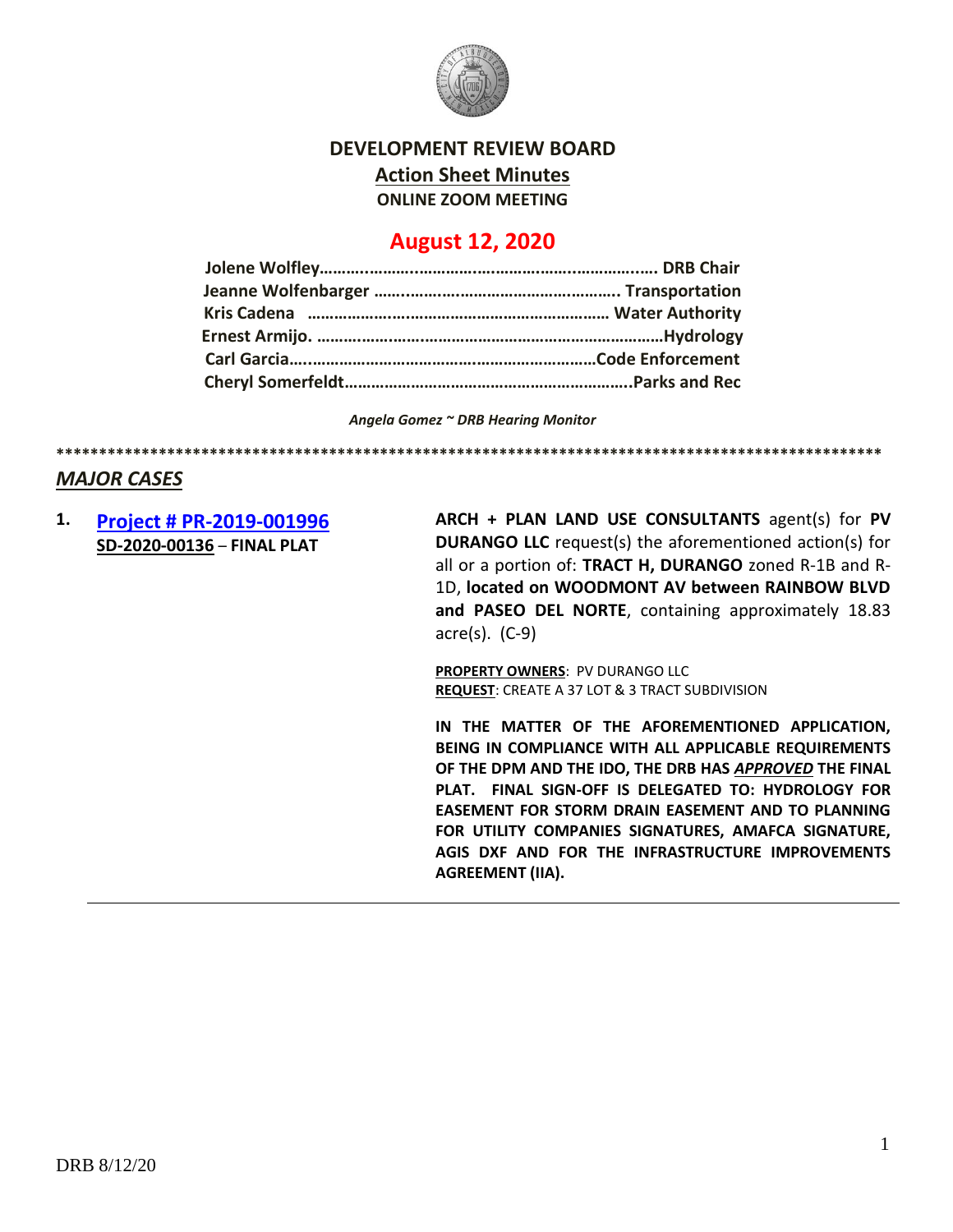**2**. **[Project # PR-2020-003259](http://data.cabq.gov/government/planning/DRB/PR-2020-003259/DRB%20Submittals/PR-2020-003259_Feb_12_2020/Application/) SI-2020-00016 – SITE PLAN**

**JEREMY SHELTON for DEKKER, PERICH, SABATINI** agent(s) for **PRESBYTERIAN HEALTHCARE SERVICES** request(s) the aforementioned action(s) for all or a portion of: **TRACT 1-A-1-A PLAT OF TRACTS 1-A-1-A & 1-A-1-B HONEYWELL SITE,** zoned NR-LM, located at **9201 SAN MATEO BLVD NE between SAN MATEO BLVD NE and SAN DIEGO AVE NE**, containing approximately 59.696 acre(s). (B-17) *[Deferred from 2/12/20, 3/4/20, 4/8/20, 4/22/20, 4/29/20, 5/6/20, 5/13/20]*

**PROPERTY OWNERS**: HONEYWELL INTERNATIONAL INC C/O ALTUS GROUP US **REQUEST**: SITE PLAN DRB

#### **DEFERRED TO SEPTEMBER 16, 2020.**

### *MINOR CASES*

**3. [PR-2020-003420](http://data.cabq.gov/government/planning/DRB/PR-2020-003420/DRB%20Submittals/PR-2020-003420_Aug_12_2020/Application/PR-2020-003420_FINAL%20PLAT%20SUBMITTAL_compressed.pdf) SD-2020-00143 - PRELIMINARY/FINAL PLAT** *(sketch 3/4/20)* **CSI – CARTESIAN SURVEY'S INC.** agent(s) for **RED SHAMROCK 21, LLC** request(s) the aforementioned action(s) for all or a portion of: **TRACT A-1, BELLAMAH'S CENTRAL ADDITION** zoned MX-H, **located at 10415 CENTRAL AVE NE between EUBANK BLVD NE and ELIZABETH ST NE**, containing approximately 2.2806 acre(s). (L-21)

> **PROPERTY OWNERS**: RED SHAMROCK 21, LLC **REQUEST**: SUBDIVIDE EXISTING TRACT INTO 2 NEW TRACTS

**DEFERRED TO AUGUST 19TH 2020.**

**4. [PR-2020-003461](http://data.cabq.gov/government/planning/DRB/PR-2020-003461/DRB%20Submittals/PR-2020-003461_Aug_12_2020/Application/DRB%20SBP%20TIERRA%20WEST%20PR-2020-003461%20SI-2020-00704%20signed%20copy.pdf) SI-2020-00704 - EPC SITE PLAN FINAL SIGN-OFF TIERRA WEST, LLC** agent(s) for **MESA VIEW UNITED METHODIST CHURCH** request(s) the aforementioned action(s) for all or a portion of: **TRACT 27A-1 TAYLOR RANCH REDIV OF TRACTS 27-A INTO TRACTS 27A-1, 27A-2 OF THE PLAT OF TRACTS 27-A, S-1,S-2 & S-3 TAYLOR RANCH SITUATE WITHIN SECTIONS 23, 25, & 26 T11N R2E**, zoned MX-L, **located at 4701 MONTANO RD NW between MONTANO RD NW and TAYLOR RANCH RD NW**, containing approximately 6.8 acre(s). (E-11 & E-12) **PROPERTY OWNERS**: MESA VIEW UNITED METHODIST CHU INC A NM NON-PROFIT CORP **REQUEST**: FINAL SIGN OFF OF EPC SITE PLAN

#### **DEFERRED TO SEPTEMBER 2ND, 2020.**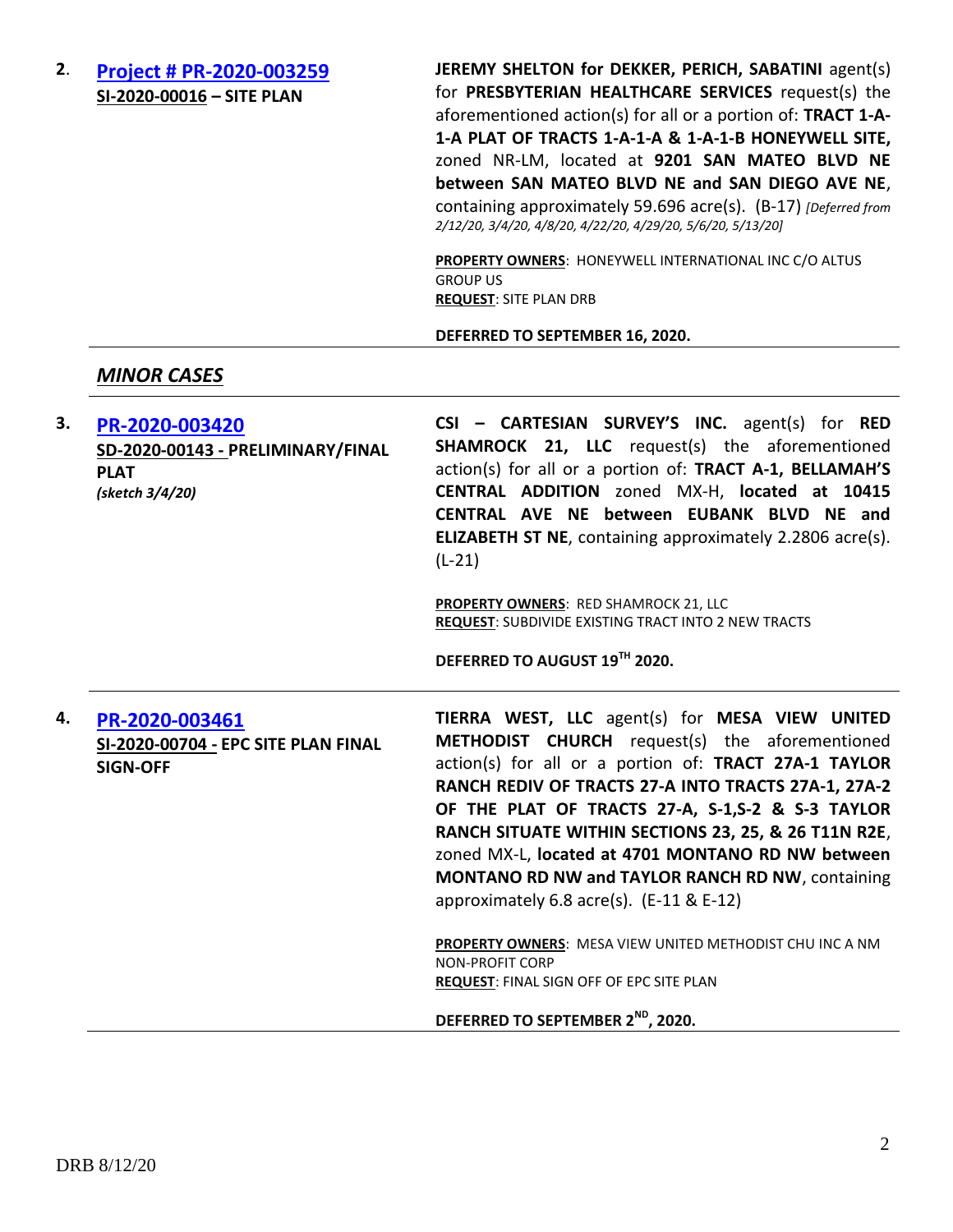| 5. | <b>Project # PR-2019-001985</b><br>SD-2020-00117 - PRELIMINARY/FINAL<br><b>PLAT</b><br>(Sketch Plat 1/23/19)                                                    | ARCH + PLAN LAND USE CONSULTANTS agent(s) for DIEGO<br>AND ARMANDO SEDILLO request(s) the aforementioned<br>action(s) for all or a portion of: TRACTS 7, 8 & 9 BLOCK 6,<br>LEWIS & SIMONDS ADDITION, zoned R-1A, located at 806,<br>808, 812 ARNO SE between SANTA FE AVE and PACIFIC<br>AVE, containing approximately 0.40 acre(s). (K-14) [Deferred<br>from 7/8/20, 7/29/20]<br>PROPERTY OWNERS: DIEGO AND ARMANDO SEDILLO<br><b>REQUEST: LOT CONSOLIDATION FOR 3 LOTS INTO 2 LOT</b>                                      |
|----|-----------------------------------------------------------------------------------------------------------------------------------------------------------------|------------------------------------------------------------------------------------------------------------------------------------------------------------------------------------------------------------------------------------------------------------------------------------------------------------------------------------------------------------------------------------------------------------------------------------------------------------------------------------------------------------------------------|
|    |                                                                                                                                                                 | DEFERRED TO AUGUST 26TH, 2020.                                                                                                                                                                                                                                                                                                                                                                                                                                                                                               |
| 6. | Project # PR-2019-002607<br>SD-2020-00026 - PRELIMINARY/FINAL<br><b>PLAT</b><br>SD-2020-00107 - VACATION OF PRIVATE<br><b>EASEMENT</b><br>(Sketch Plat 7/17/19) | ARCH+ PLAN LAND USE CONSULTANTS agent(s) for JOHN<br>O. PEARSON request(s) the aforementioned action(s) for all<br>or a portion of: LOT 8-B PLAT OF LOTS 8-A & 8-B UNIT 1<br>ALVARADO GARDENS CONT 0.8967 AC, zoned R-A, located<br>on RIO GRANDE BLVD between ARTESANOS CT and<br><b>CAMPBELL RD</b> , containing approximately 0.8967 acre(s).<br>(G-13) [Deferred from 1/29/20, 2/26/20, 4/8/20, 5/20/20, 7/8/20, 7/29/20]<br><b>PROPERTY OWNERS: JOHN D PEARSON</b><br><b>REQUEST: CREATE 2 LOTS FROM 1 EXISTING LOT</b> |
|    |                                                                                                                                                                 | DEFERRED TO AUGUST 26TH, 2020.                                                                                                                                                                                                                                                                                                                                                                                                                                                                                               |
| 7. | PR-2020-003626<br>SD-2020-00130 - PRELIMINARY/FINAL<br><b>PLAT</b><br>(Sketch Plat 4/22/20)                                                                     | ARCH + PLAN LAND USE CONSULTANTS agent(s) for JULIAN<br>& SUSANA CULL request(s) the aforementioned action(s)<br>for all or a portion of: 7A & 7B, VAN CLEAVE ACRES zoned<br>R-A, located at 1540 VAN CLEAVE NW between SAN<br><b>ISIDRO</b><br><b>ST</b><br><b>GRIEGOS</b><br>LATERAL,<br>and<br>containing<br>approximately 0.8233 acre(s). (G-13) [Deferred from 7/15/20,<br>7/29/20]                                                                                                                                     |
|    |                                                                                                                                                                 | PROPERTY OWNERS: JULIAN & SUSANA CULL<br>REQUEST: LOT LINE ADJUSTMENT BETWEEN 2 EXITING LOTS                                                                                                                                                                                                                                                                                                                                                                                                                                 |
|    |                                                                                                                                                                 | DEFERRED TO SEPTEMBER 2 <sup>ND</sup> , 2020.                                                                                                                                                                                                                                                                                                                                                                                                                                                                                |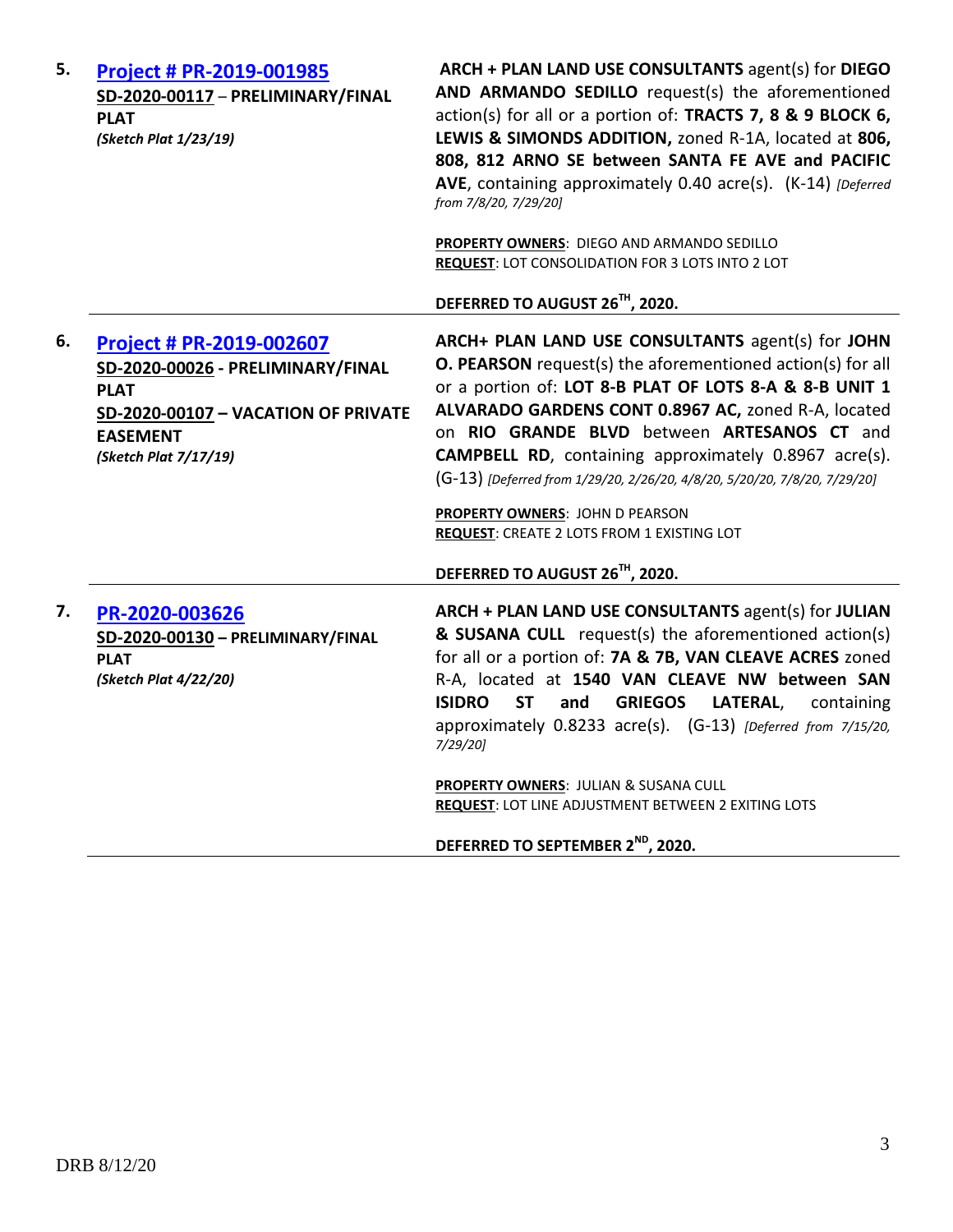| 8. | Project # PR-2019-002332<br>SD-2020-00085 - PRELIMINARY/FINAL<br><b>PLAT</b><br>VA-2020-00224 - DPM WAIVER<br>(Sketch Plat 1/15/20) | ARCH + PLAN LAND USE CONSULTANTS & RIO GRANDE<br><b>ENGINEERING</b> agent(s) for <b>JODY MASTERS</b> request(s) the<br>aforementioned action(s) for all or a portion of: MAP 38<br>300-A1, LANDS OF MASTER, BORIN AND MEMMER zoned<br>R-A, located at 2737 CARSON RD NW between MONTOYA<br>ST NW and RIO GRANDE BLVD NW, containing<br>approximately 0.92acre(s). (H-12) {Deferred from 6/10/20, 6/24/20,<br>7/8/20, 7/15/20, 7/22/2, 7/29/20, 8/5/20]<br><b>PROPERTY OWNERS: JODY MASTERS</b><br>REQUEST: CREATE 2 LOTS FROM ONE EXISTING LOT |
|----|-------------------------------------------------------------------------------------------------------------------------------------|------------------------------------------------------------------------------------------------------------------------------------------------------------------------------------------------------------------------------------------------------------------------------------------------------------------------------------------------------------------------------------------------------------------------------------------------------------------------------------------------------------------------------------------------|
|    |                                                                                                                                     | IN THE MATTER OF THE AFOREMENTIONED APPLICATION,<br>BEING IN COMPLIANCE WITH ALL APPLICABLE REQUIREMENTS<br>OF THE DPM AND THE IDO, THE DRB HAS APPROVED THE DPM<br>WAIVER AND THE PRELIMINARY/FINAL PLAT. FINAL SIGN OFF<br>IS DELEGATED TO: THE WATER AUTHORITY FOR A PAPER<br>DOCUMENT REGARDING OFF-SITE EASEMENTS AND FOR<br>PRIVATE WATER AND SEWER SERVICES, AND TO PLANNING FOR<br>UTILITY COMPANY SIGNATURES, AFAMCA SIGNATURE, AGIS<br>DXF AND FOR THE REMOVAL OF FENCING FOR THE<br>HAMMERHEAD AS DISCUSSED BY TRANSPORTATION.      |
| 9. | Project # PR-2019-002268<br>SD-2020-00110 - PRELIMINARY/FINAL<br><b>PLAT</b><br>(Sketch Plat 12/18/19)                              | <b>COMMUNITY SCIENCES CORPORATION agent(s) for OUR</b><br><b>LAND LLC</b> request(s) the aforementioned action(s) for all or<br>a portion of: LOT A-4, LANDS OF MICHAEL J. SNOW AND<br>ELIZABETH T. SNOW, zoned R-A, located at 2945 TRELLIS<br>DR. NW between DECKER RD NW and CAMPBELL RD NW,<br>containing approximately 0.8301 acre(s). (G-12) [Deferred from<br>7/8/20, 7/22/20, 7/29/20, 8/5/20]                                                                                                                                         |
|    |                                                                                                                                     | <b>PROPERTY OWNERS: OUR LAND LLC</b><br>REQUEST: DIVIDE ONE EXISTING LOT INTO 3 NEW LOTS, GRANT<br><b>EASEMENTS</b>                                                                                                                                                                                                                                                                                                                                                                                                                            |

**DEFERRED TO AUGUST 19TH, 2020.**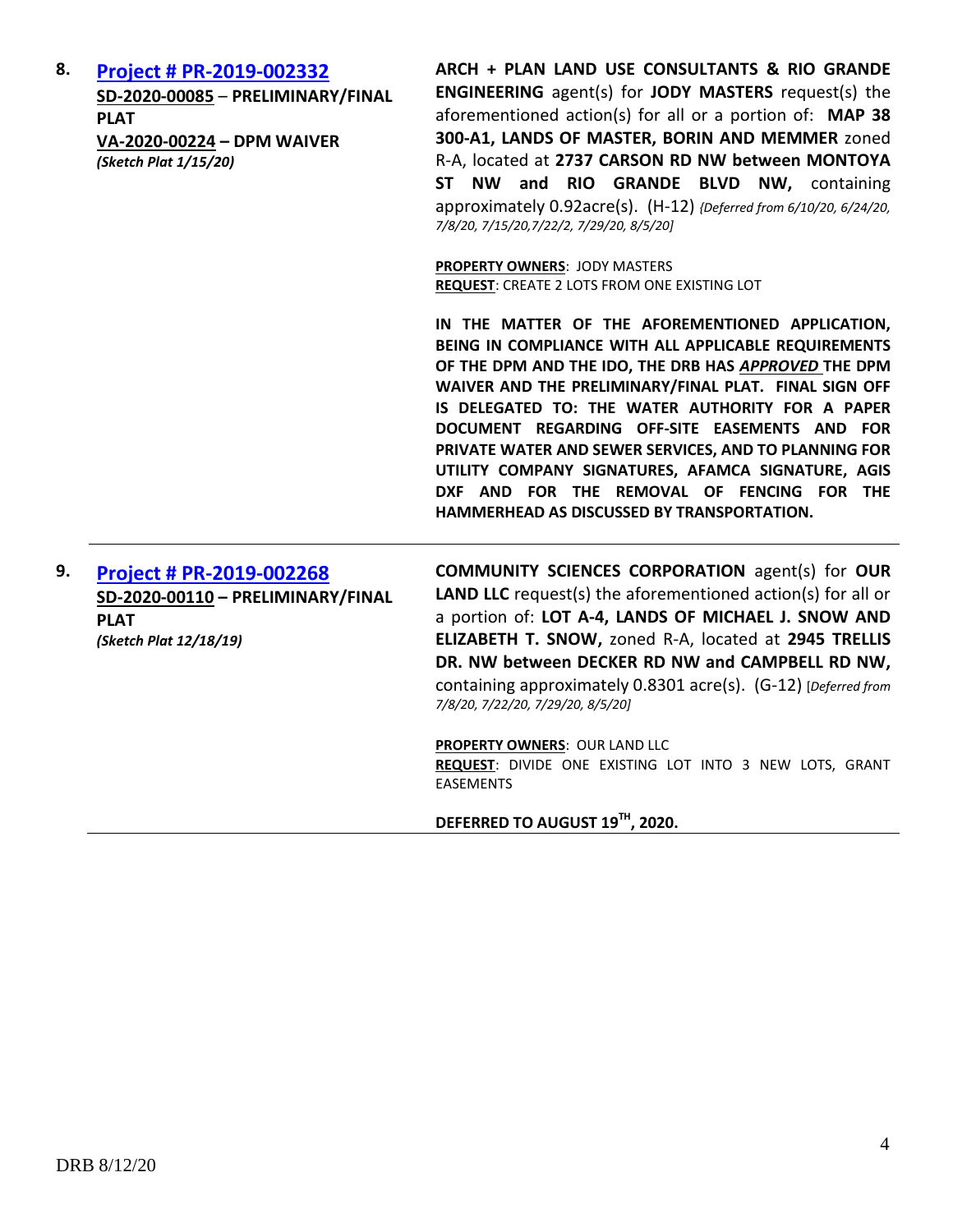**10. [PR-2020-004049](http://data.cabq.gov/government/planning/DRB/PR-2020-004049/DRB%20Submittals/PR-2020-004049_Aug_12_2020_Supp/Application/) SD-2020-00121-PRELIMINARY/FINAL PLAT ALDRICH LAND SURVEYING** agent(s) for **WESTERN TRAIL TENANCY IN COMMON, GRAYLAND CORPORATION** request(s) the aforementioned action(s) for all or a portion of: **TRACTS A-2, LAVA TRAILS,** zoned MX-L, located at **WESTERN TRAIL between SOUTHEAST CORNER OF UNSER and WESTERN TRAIL,** containing approximately 5.0236 acre(s). (F-10) *[Deferred from 7/15/20, 7/29/20]* **PROPERTY OWNERS**: GRAYLAND CORP & J2C LLC & LEE RVT &MESCALL THOMAS J & SPRING FRANK L & ETAL **REQUEST**: CREATE 2 NEW TRACTS FROM 1 EXISTING TRACTS AND RELOCATE TEMPORARY DRAINAGE EASEMENT **IN THE MATTER OF THE AFOREMENTIONED APPLICATION, BEING IN COMPLIANCE WITH ALL APPLICABLE REQUIREMENTS OF THE DPM AND THE IDO, WITH THE SIGNING OF THE INFRASTRUCTURE LIST DATED AUGUST 12TH, 2020, THE DRB HAS** *APPROVED* **THE PRELIMINARY/FINAL PLAT. FINAL SIGN OFF IS DELEGATED TO: HYDROLOGY FOR THE APPROVED GRADING AND DRAINAGE PLAN AND TO PLANNING FOR UTILITY COMPANIES SIGNATURES, AMAFCA SIGNATURE, AGIS DXF AND FOR THE INFRASTRUCTURE IMPROVEMENTS AGREEMENT (IIA).**

### *SKETCH PLAT*

**11. [PR-2019-002663](http://data.cabq.gov/government/planning/DRB/PR-2019-002663/DRB%20Submittals/PR-2019-002663_Aug_12_2020/Application/Tr%201%20B2%20U26%20VCS%20Sketch%20Plat%20Applic.pdf) PS-2020-00072 - SKETCH PLAT WILSON & COMPANY/BEN ARAGON** agent(s) for **GROUP II U26VC, LLC** request(s) the aforementioned action(s) for all or a portion of: **TRACT 1 BLOCK 2 UNIT 26, VOLCANO CLIFFS SUBDIVISION,** zoned MX-L, **located at 6001 ROSA PARKS NW between KIMICK DR NW and CALLE PLATA RD W**, containing approximately 15.7217 acre(s). (C-11) **PROPERTY OWNERS**: GROUP II U26VC, LLC **REQUEST**: TRACT REPLAT **THE SKETCH PLAT WAS REVIEWED AND COMMENTS WERE PROVIDED**